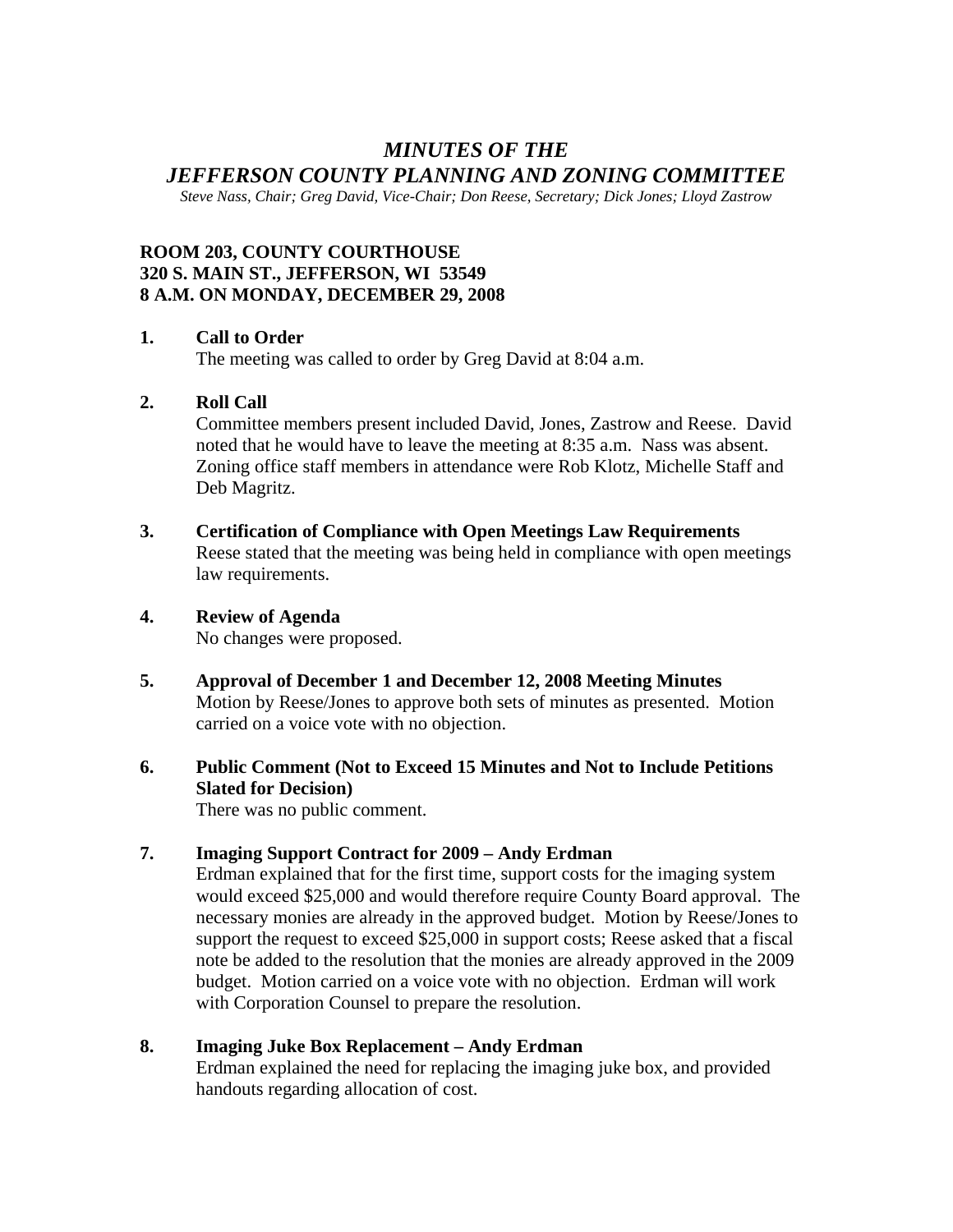- **9. Floodplain Map Modernization Discussion Regarding Final Maps**  Klotz reported that notification was received from FEMA that the maps are done and will be printed. Erdman requested a digital copy of the maps but has not received that to date.
- **10. Request by Gary Anderson to Replace a Home at More Than 100 Feet From its Current Location, W4382 Emerald Drive, Town of Watertown**  A map was provided showing proposed home location. Questions arose as to why the home was proposed 350 feet off of Emerald Drive, and where it would be positioned in relation to the STH 26 bypass. The Committee asked for a narrative and map from Mr. Anderson to answer those questions, and would like to inspect the site after receiving that information. Motion by Jones/Zastrow to postpone making any decision at this time; motion carried on a voice vote with no objection.
- **11. Reconsideration of October 14, 2008 Approval for Petition 3356A-08 Francis Hoff Trust, Town of Palmyra**  Motion by by Jones/Zastrow to postpone making a decision at the petitioner's surveyor's request. Petitioner will work with Department of Transportation on access issues.

## *SEE INDIVIDUAL FILES FOR A COMPLETE RECORD OF THE FOLLOWING DECISIONS:*

**12. Decisions on Petitions Presented in Public Hearing on October 16 and November 20, 2008 and Subsequently Postponed POSTPONED** 3366A-08 – Mark Krause, Town of Jefferson on a motion by Zastrow/Jones; motion carried on a voice vote with no objection. **APPROVED WITH CONDITIONS** 3368A-08 on a motion by Jones/Zastrow & **APPROVED WITH CONDITIONS** CU1535-08 on a motion by Zastrow/Jones – James Linskens, Town of Farmington; motions carried on voice votes with no objection. **APPROVED WITH CONDITIONS** 3370A-08 – Dan Zastrow/Ronald & Sara

Seubert Property, Town of Waterloo on a motion by Reese/Zastrow; motion carried on a voice vote with no objection.

**13. Decisions on Petitions Presented in Public Hearing on December 18, 2008: POSTPONED** 3375A-08 – Brent & Nancy Emons, Town of Jefferson on a motion by Jones/Zastrow; motion carried on a voice vote with no objection. **APPROVED WITH CONDITIONS** 3380A-08 – Robert & Mary Horack, Town of Watertown on a motion by Zastrow/Reese; motion carried on a voice vote with no objection.